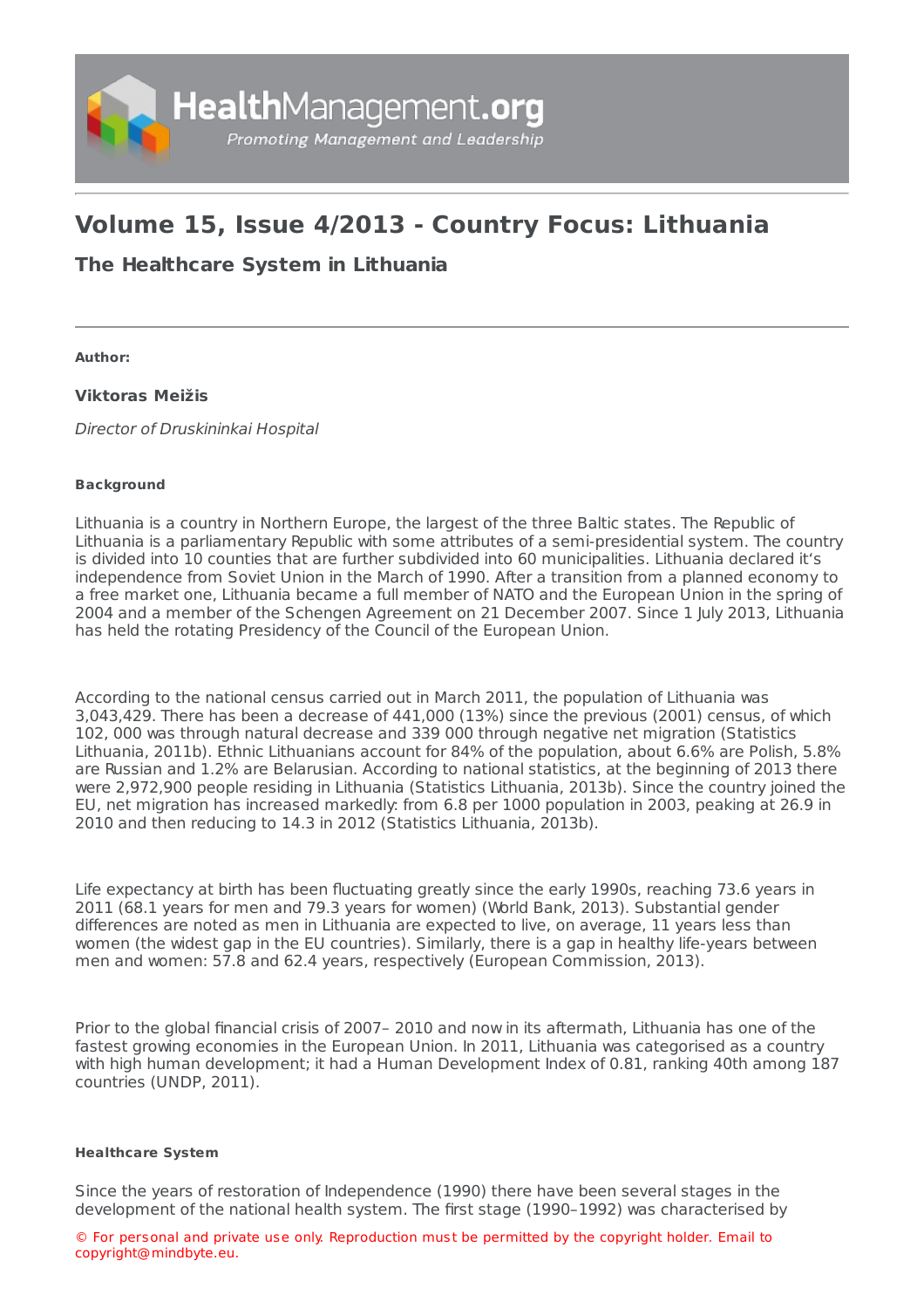development of the national health system. The first stage (1990–1992) was characterised by devolution, as the role of municipalities in administering outpatient care and managing most small and medium- sized hospitals was increased. The next stage (1993–1994) was characterised by debates on private versus public administration of healthcare institutions and free patient choice of physician versus a gatekeeping role for GPs. The outcome was in favour of a public healthcare system and the introduction of family medicine. In 1994– 1995, a number of political decisions were taken, among them to implement a statutory health insurance scheme and to decentralise specialist healthcare services administration from the Ministry of Health to the 10 counties.

Many strategic policy documents and many new key laws were adopted: the key document was the National Health Concept (adopted in 1991 by Supreme Council of the Republic of Lithuania), outlined new approaches to healthcare, including introduction of the concept of health insurance, prioritising disease prevention and developing primary care. Another core document, which ensured continuity of health system reform, was the Lithuanian Health Programme adopted by Parliament of the Republic of Lithuania in 1998. The latest introduceda set of three major objectives for population health: to reduce mortality and increase average life expectancy, to improve quality of life, and to increase health equity. This Programme was like a certain guarantee of health policy principles' continuity despite the quite frequent change of government during the last decades.

Currently, a new Lithuanian Health Programme 2020 is under development. The programme aims at improving population health through safer social environment, healthy lifestyle and effective healthcare. It is being designed with an "health in all policies" approach by building and strengthening partnerships with other related sectors transfering and giving more responsibility for population health. "We hope that Lithuanian Health Programme will reflect modern thinking and criteria for assessment of activities how to improve people's health and will address the system of values, which should be the base for health system activities in each European coun-try: universality, justice, solidarity, sustainability, society participation, dignity, nondiscrimination, transparency, accountability." ( V.P.Andriukaitis, Minister of Health ,WHO/EURO/ RC63).

Substantial changes in the health system have been prompted by two major factors: the appearance of a third party payer in the form of the National Health Insurance fund (NHIF) and enforcement of legislation redefining property rights and the status of healthcare institutions. The country has a mixed system funded by the national health insurance based on compulsory participation in the health insurance scheme and by the state budget. The vast majority of Lithuanian healthcare institutions are nonprofit- making enterprises. Property rights and administrative functions fall under the jurisdiction of the central government (Ministry of Health), or the local municipalities.

| Table 1: Lithuonian Economy at a Glance<br><sup>1</sup> Eurostat <sup>2</sup> Bank of Lithuania<br>Sources: |      |      |      |         |         |      |      |                     |
|-------------------------------------------------------------------------------------------------------------|------|------|------|---------|---------|------|------|---------------------|
|                                                                                                             | 2006 | 2007 | 2008 | 2009    | 2010    | 2011 | 2012 | 2013<br>(Forecraft) |
| <b>GDP</b> at current<br>prices, € billion                                                                  | 24.1 | 28.7 | 32.4 | 26.7    | 27.7    | 31.0 | 32.9 | $34.8^{\circ}$      |
| GDP growth<br>(annual), %                                                                                   | 7.8  | 9.8  | 2.9  | $-14.8$ | 1.6     | 6.0  | 3.7  | 3.1                 |
| Annual inflation, %                                                                                         | 3.8  | 5.8  | 11.1 | 4.2     | 12      | 4.1  | 32   | $1.4^{2}$           |
| <b>Cummulative FDL</b><br>€ billion                                                                         | 8.4  | 10.3 | 9.2  | 9.2     | 10.0    | 11.0 | 11.9 | -                   |
| Unemployment, %                                                                                             | 5.6  | 4.3  | 5.8  | 13.7    | $\Pi.8$ | 15.4 | 13.4 | 11.6 <sup>2</sup>   |
|                                                                                                             |      |      |      |         |         |      |      |                     |

The Ministry of Health of the Republic of Lithuania is the main institution at the national level, responsible for general supervision of the entire health system. The National Health Insurance Fund, under the Ministry of Health, is responsible for financing of healthcare services. 60 councils of municipalities are responsible for primary health and secondary healthcare. Tertiary care level is mostly concentrated in university hospitals and responsibilty falls to the governmental level. A patient usually enters the health system through their GP or directly through a specialist doctor if urgent care is needed; for non-urgent care and with no GP referral a user fee is paid. When specialised care is needed, a patient can choose a service provider and a consultant. Inpatient and outpatient rehabilitation facilities are available to improve a patient's recovery.